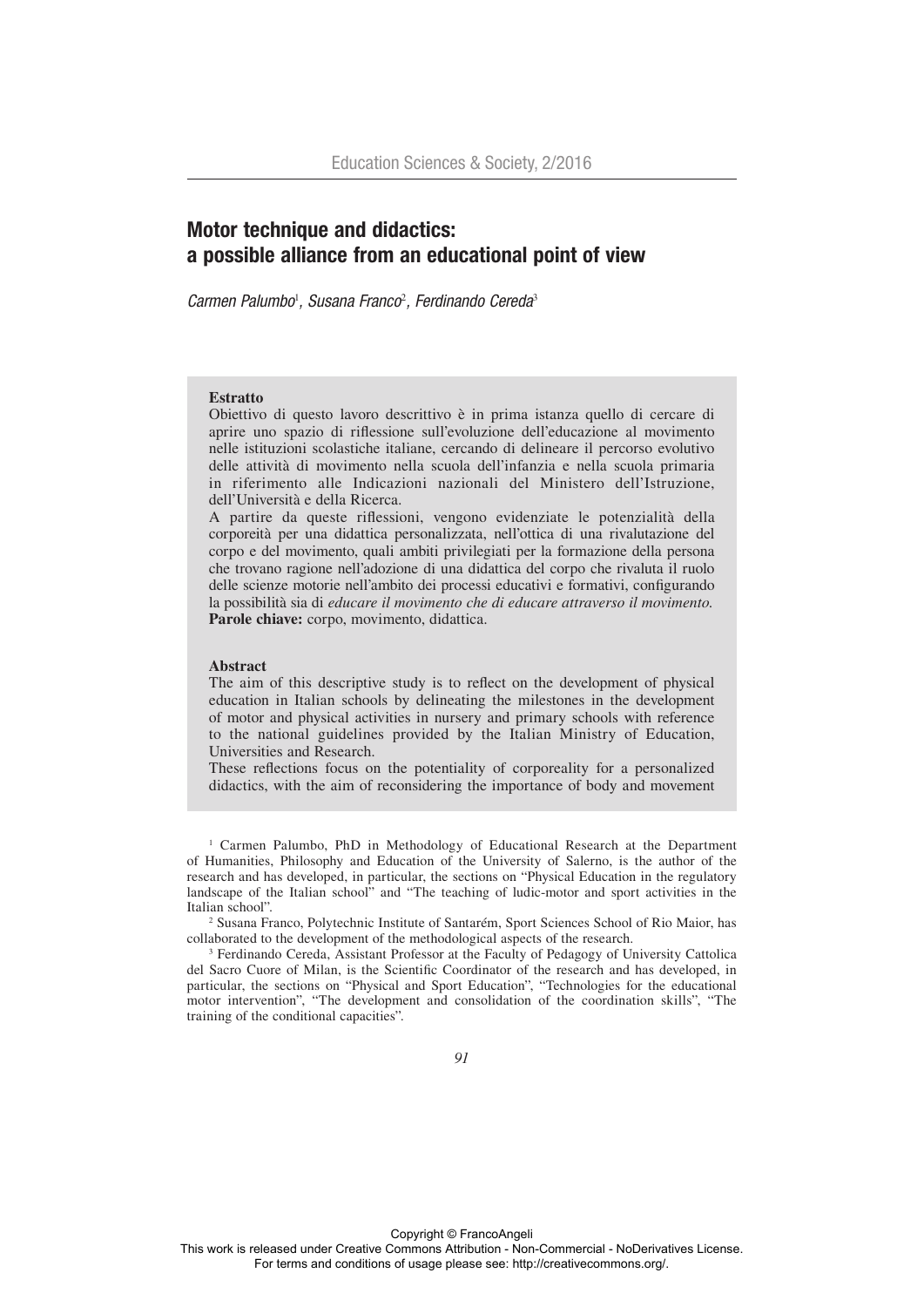as privileged areas for the education of the person, which finds its roots in the adoption of a didactics of the body that reinstates the role of physical-motor sciences within the educational processes, thus creating the possibility for *teaching movement and teaching through movement.* **Keywords:** body, movement, didactics.

## Introduction

If education aims at developing all human potentialities, consequently physical education must be properly understood and must be given its rightful place (Le Boulch, 1979; Sibilio, 2015a). The school should accomplish this task with the same interest and attention given to all the other aspects of education (Carraro, 2004).

The education to movement is a training subject since it addresses the whole personality of the human being and it performs its educational activity both on the body and the psyche of the individual.

Physical education can be included among the sciences of education and it is important in defining and constructing the educational and training processes (Lipoma, 2014).

The principles of its particular didactics are of great benefit to the entire educational system. It is a completely different kind of didactics for its mix of practicality, logical consistency, verifiability and falsifiability. Physical education is a language, consequently it has:

- a semantic dimension, comprised of all the factors of the motion;
- a syntactic dimension, formed by all the factors of the motion;
- a logical dimension, consisting in the hierarchical arrangement of the motion.

The motor language and its codes can be increasingly expanded and developed. This is exactly how motor language education, that is the education of the movement, is fulfilled (Sotgiu, 1989). In turn, this can also be used improve and expand other kinds of languages, so educating through the movement.

Movement is one of the key features of physical education in schools. Less clear, though, is the purpose of moving and whether or not teachers are actually supposed to help students develop their movement capabilities. According to Kirk (2010), a crisis occurred in physical education during the 1980s, arguably as a long-term consequence of gymnastics being discarded in favour of sport techniques and fitness activities a few decades earlier. Within this context, the students' capabilities to move are mainly conceptualised in terms of 'skill'. Skill is, however, not a clear or straightforward concept. Sometimes it is used in an instrumental and decontextualised way, for instance, in relation to sports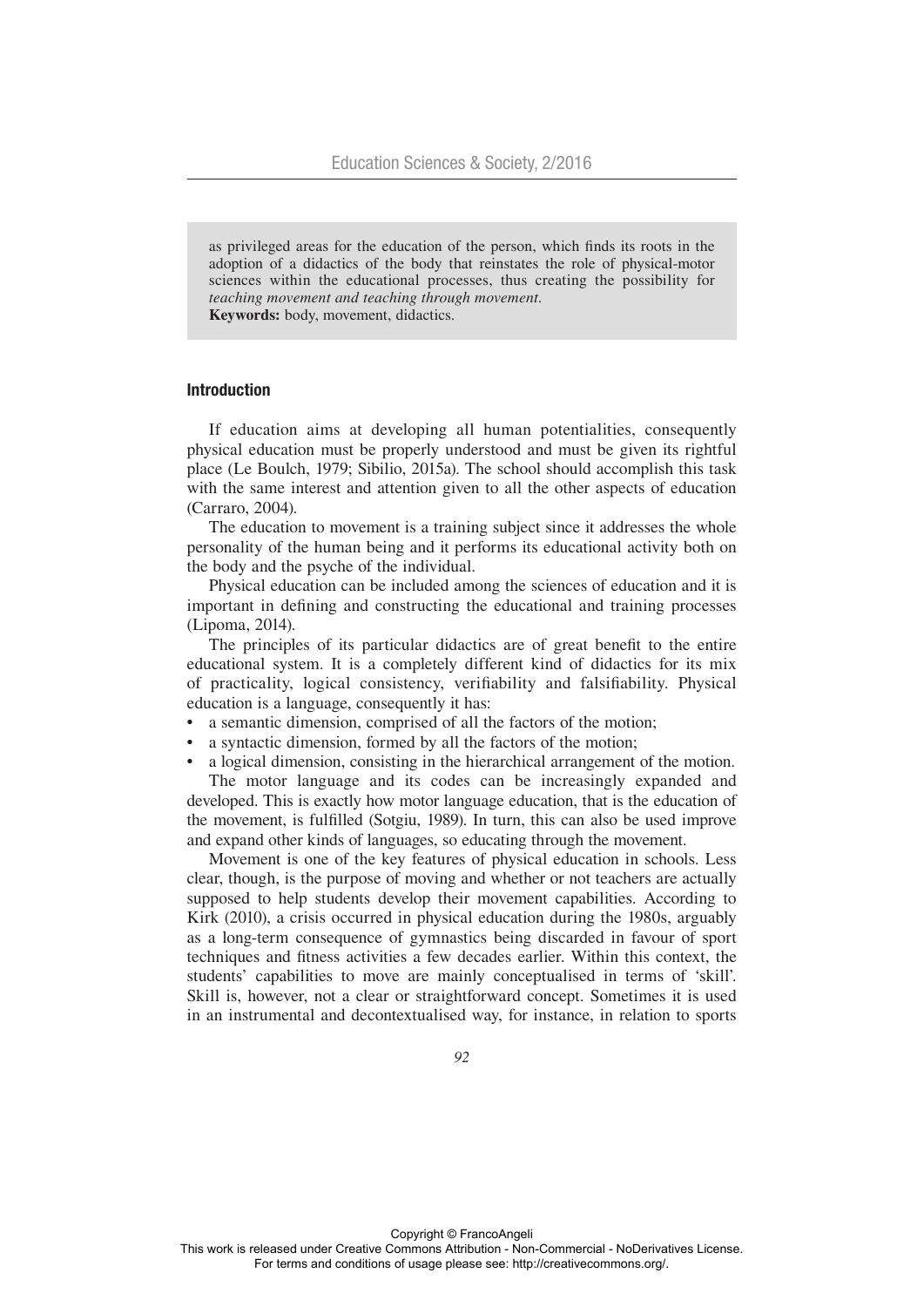(e.g. talent development; see Bailey, Morley, and Dismore 2009) or in terms of motor skills that facilitate academic achievements more broadly (see Ericsson and Cederberg, 2015).

In this way, skills are related to what Arnold (1991) calls 'schooling objectives' which are "concerned with using physical education (and the activities that comprise it) for purposes that may be desirable but that are extrinsic to it". To Arnold, physical education, just as any other subject, has to be justified through its educational objectives, i.e. 'objectives arising from the inherent makeup of the subject matter'. However, question remains of how knowing movements might be educationally valuable.

The motor educational action should be carried out through differentiated procedures and methodologies, both general and specific, aimed at fostering the basic education of all students in every sport. The main goal of physical education is to develop at its best every aspect of the personality defined as a highly complex theoretical construct, which reacts to both its own and exteroceptive stimuli and that takes shape thanks to the continuous interaction between the biological endowment and its environment (Meinel, 1984; Rikard, 2006).

The definition and the solution of the methodological problem is a doctrine that can lead the research on the scientific basis of movement education, so as to better understand its anatomical-physiological and psychological-pedagogical and to abandon any form of empiricism.

Hence, it is not just a matter of renewing methods in accordance with the times nor of adapting the teaching to the latest conceptions of men's bio-psychopedagogical aspects, to achieve an appropriate didactics (Casolo, 2002).

Within physical education, movement is often related to schooling objectives, such as fighting the obesity epidemic or developing sports proficiency, and not to educational objectives (for an overview, see Nyberg and Larsson 2014). Still, learning takes place regardless of whether it is deliberate or not (Quennerstedt, 2013), and since sports are taught in schools, students will, intentionally or not, have to negotiate standards of excellence of different sports, according to which they will also be assessed (Redelius, Fagrell, and Larsson, 2009) Arnold highlighted the need to formulate educational goals for physical education more than 20 years ago, but the tension between educational and schooling values, and the influence of sports are still quite a target for problematisation (Brown, 2013).

It is possible to observe an attempt of technical review to give the movement a new dynamic, aesthetic expression but this is still far from a new methodological approach, since it is again linked to traditional physical education without taking into account the motivational aspects. It comprises floor routines, with small and large equipment, short distance and fast running,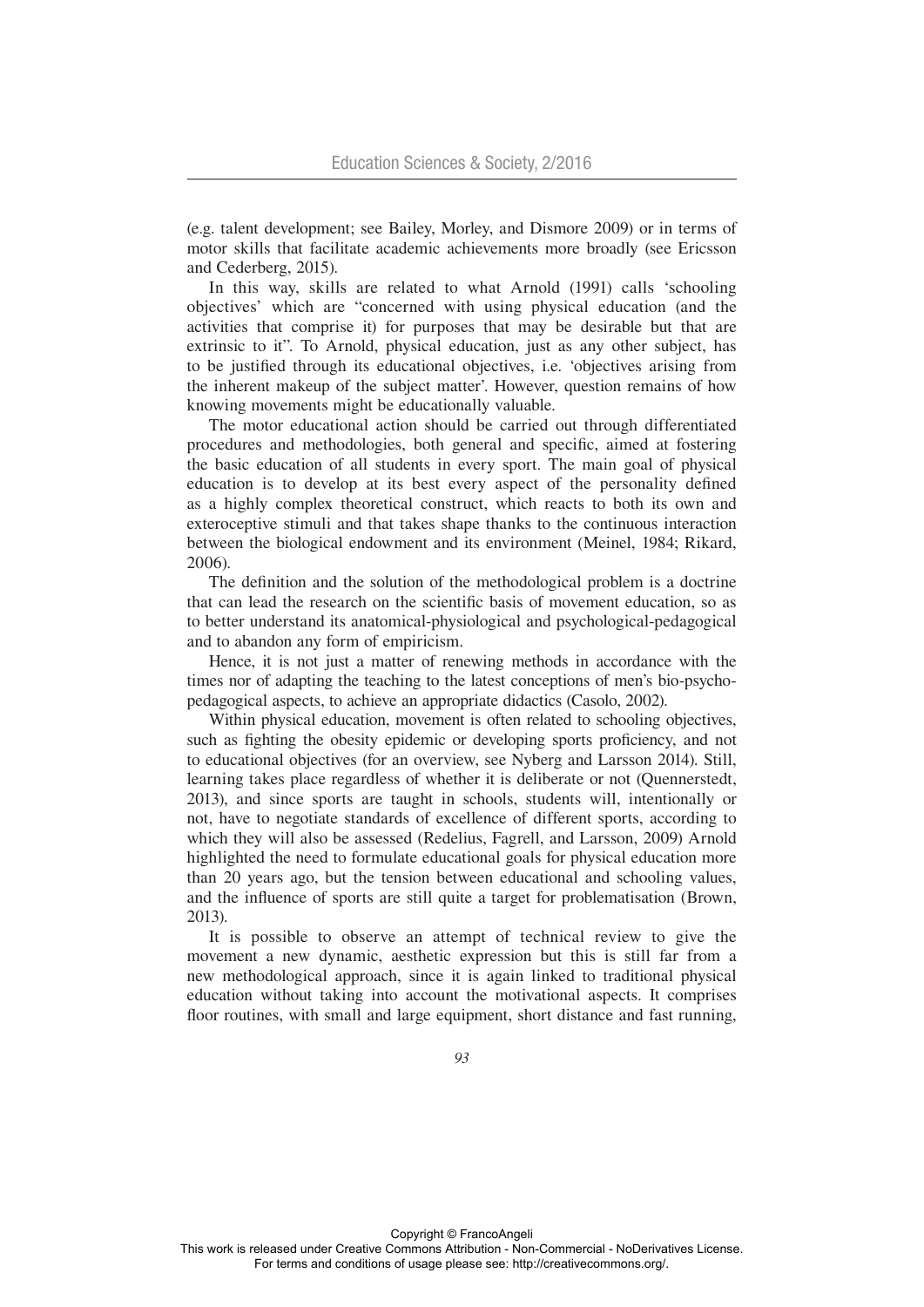gymnastics and sports games, instead of tackling showing physiological and psychological, pedagogical motivations, by explaining the main goals of movement education which fall within those of general education (Gamelli, 2004). A methodological discourse must begin with these principles, and with the objectives that it is meant to achieve through movement, subordinating the choice of the most appropriate means to achieve it.

The movement, just like general education, is a means to permit students to realize people's real needs and demands, in order to avoid being swept away by nowadays living conditions, which oppress, determine and condition them (Cereda, 2013).

For this reason, any method, to be valid, must meet the human needs within a specific time and context, in order to understand, satisfy, correct and address all the individuals. It is therefore possible to say that the aim of physical education is not so much to get health, strength, speed, power, etc., for their own sake, but the sense of balance and well-being that comes from them.

#### Physical and Sport Education

Physical and sport education can coexist when one understands the features they have in common, thus making them work using the same principles and methods. If the first does not want to be considered a sport, it should at least recognize the main concept of sports: the workout. There are no differences in their bio-psychological purposes, but only a differentiation in degree and techniques (Cilia, 1996). Physical education is not the expression of a gym exercise that prepares to a sport or an activity complementary to the sport itself. The movement activity should be the logical continuation of the sport, both for the usefulness and the greater completeness of the sport movement, both for the interest it arouses in young people. Any movement should have a purpose of transfering outside the gym or the purely school environment, according to the natural or sport activities performed outdoors (Faigenbaum, 2007).

Physical education will lose its meaning if it is not supported by methodologies and didactics which can introduce people to it and, for the most talented people, to actual sports.

So, to make it happen, it is necessary that the methodology of physical education does not consider only the bio-psychological aspects of the person, but covers also the living conditions of the person, his/her needs and trends, to offer the most suitable solution for him/her. Therefore, we must propose recreational, emulative, moral, aesthetic motivations, in order to fight the damages of a sedentary lifestyle and lack of movement (Lloyd, 2014).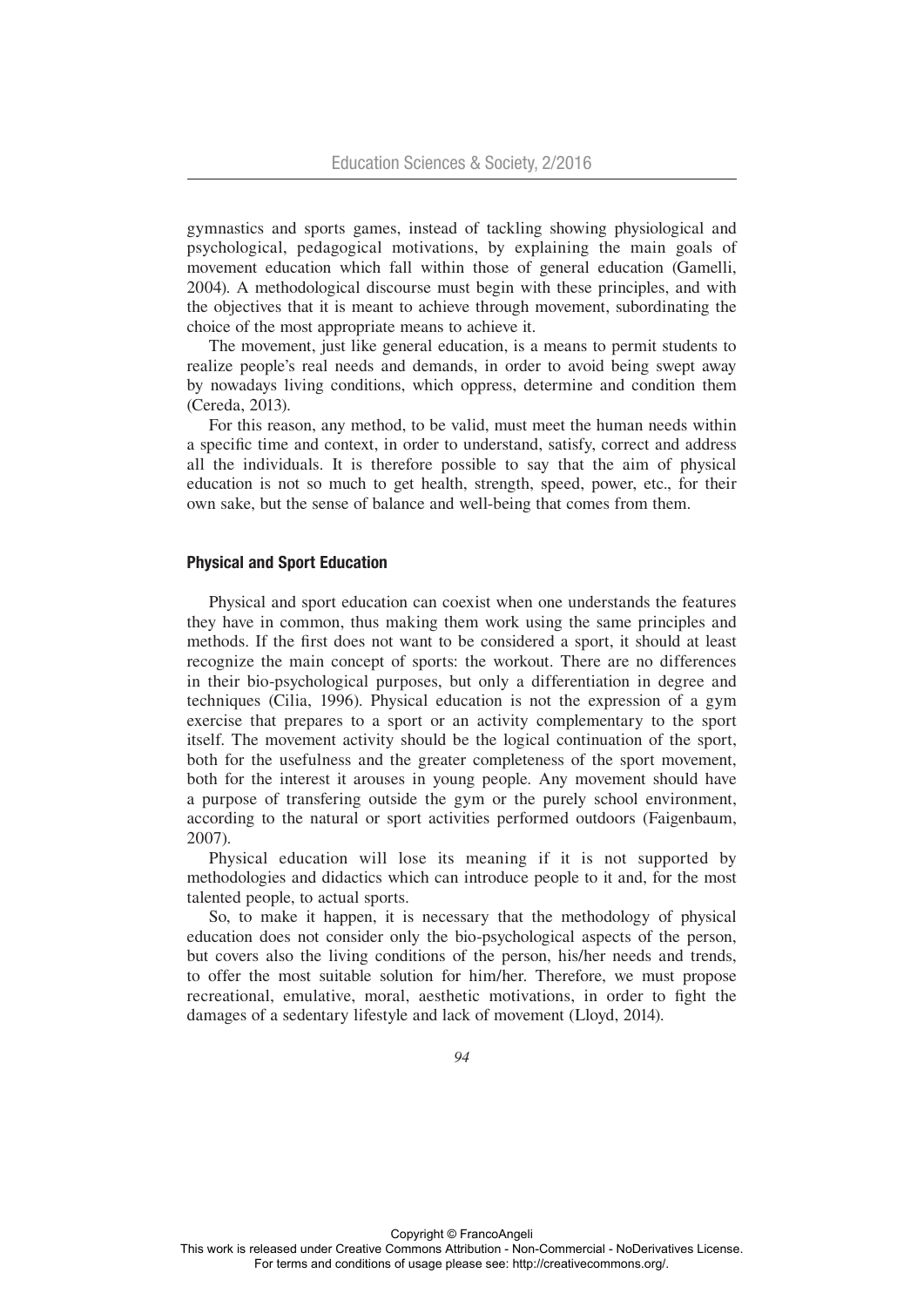# Physical Education in the regulatory landscape of the Italian school

Nowadays the reform process of the education and training system in Italian schools has gradually involved physical education too, focusing primarily on the teaching and educational aspects in all types of schools, particularly in the kindergartens and primary schools.

In 1900, the international conference in Paris marked the beginning of a symbolic step for the study of the body and the movement in Italy, which was one of the first countries to respond to this commitment by appointing a study commission in 1902, chaired by Angelo Mosso, to outline a great reform that, in 1909, by the Law no. 805, called "Law Rava-Daneo-Credaro", made physical education mandatory both in public and private schools (Sibilio, 2002).

Subsequently, motor sports activities in schools have always been, from time to time, the transposition of the educational model of values prevailing in the Italian society, expressing each time a paramilitary, training, symbolic, democratic dimension.

In 1985, the Decree of the President of the Republic no. 104 of 12 February 1985 was the first methodological-teaching change, as a result of a progressive development of the research in the psycho-pedagogical and scientific field. It introduced important innovations within movement education, which broke off from moral and civil education, to become an independent subject.

The *Programs of 1985* gave a new sense to the concept of corporeality, which "is manifested, in both personal and social field, as a need and a growing demand for physical activity and sport"4 .

After these programs, known as *New Programs*, there have been numerous significant legislative acts, aimed at the enhancement of the recreational-motor activities and sports at every level of school, such as the D.M. of 3 June 1991 on the "**Guidelines of the Educational Activities in the State Nursery schools**". It establishes new guidelines for the organization of the didactics of motor activities by providing precise curricular indications which consider "the body and the movement" as fields of experience<sup>5</sup>, which are the different environments where the child does and acts, that is, the specific areas in which the child gives meaning to his/her multiple activities, develops his/her learning, acquires linguistic and procedural instruments, and pursues his educational goals, performing a concrete

<sup>4</sup> Presidential Decree, no. 104, 12 February 1985.

<sup>5</sup> Therein.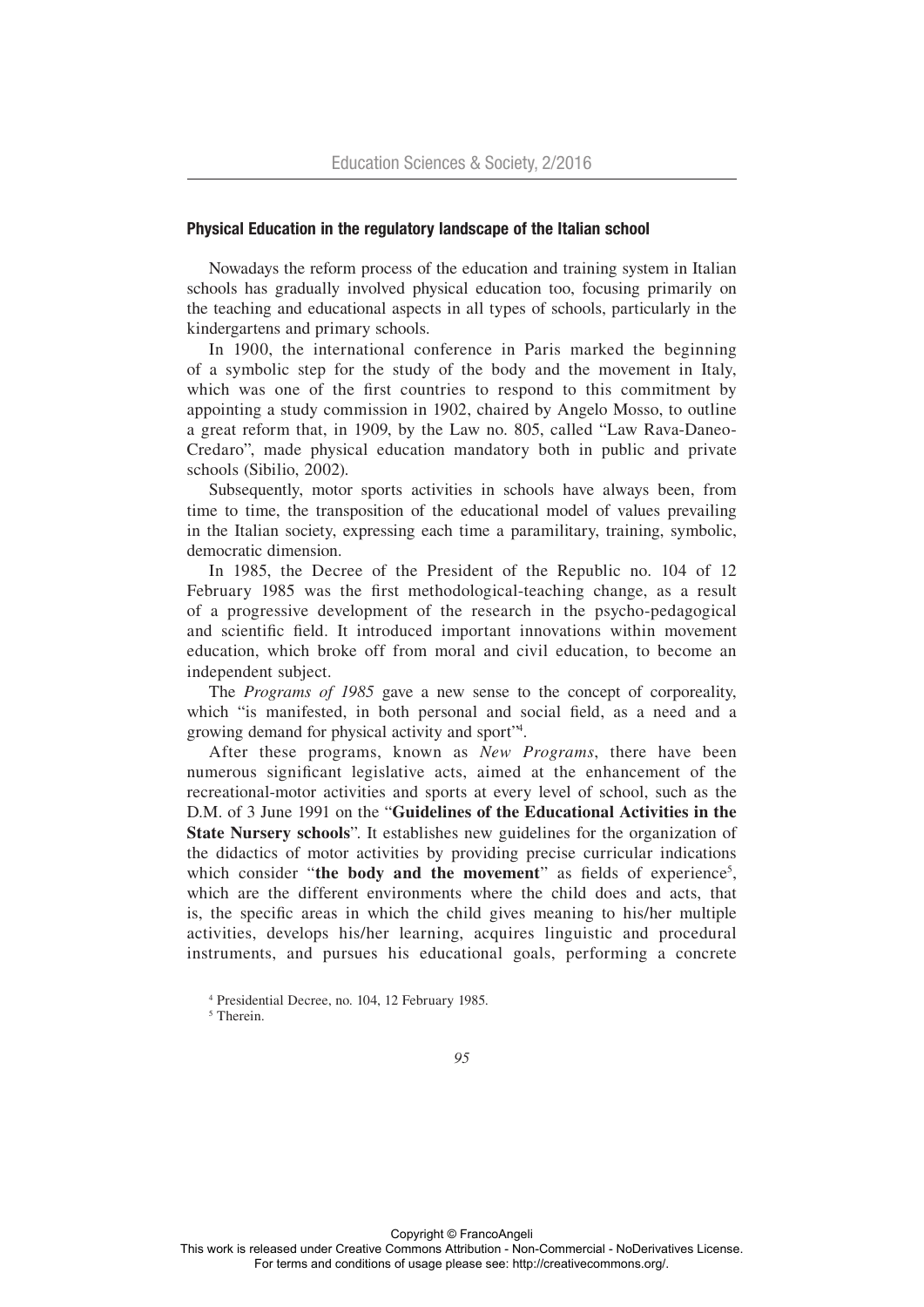experience that takes place within defined boundaries and with his/her constant and active involvement<sup>6</sup>.

As a result of this new view, which aims at developing the indivisible unity of mind and body, physical education gives way to a specific field of experience "**the body and the movement**" that through physicality and movement "helps the growth and the overall maturity of the child by promoting the awareness of the value of one's own body, considered as a means to express one's personality and functional, relational, cognitive, communicative and practical condition of development in terms of education"7 .

The Legislative Decree no. 59 of 19 February 2004, containing the National Guidelines for the Personalized Study Plans in Primary School, declared the main levels of performance which all the primary schools of the National Education System must achieve to ensure a personal, social and civic education and an education of quality.

Therefore, the school sets out to be the place where to entrench the knowledge (to know) about experiences (doing and acting), stressing the need for "enhancing the experience of the child with his intuitive, partial and general conceptualizations and who is aware that any symbolic dimension that animates the boy and his family and social relations is inseparable from his corporeality. In fact, the person is a whole, and the body is not the "dress" of each individual, but rather it is his overall way of being in the world and acting in the society. So the strengthening of the bodily expression is both condition and result of the strengthening of all the other dimensions of the person: the rational, aesthetic, social, operational, affective, moral and spiritual religious ones" (Palumbo, 2015).

The **Recommendations for the implementation of the National**  Guidelines<sup>8</sup> explicitly underlined the importance of the cognitive and communicative level of the body and of the motor skills, since "the motor dimension is the substrate on which are based all the cognitive processes" (Sibilio, 2008).

The regulatory framework further evolved in 2007 with the **National**  Guidelines for the Curriculum of 31 July 2007<sup>9</sup>, which introduced significant innovations in the educational-motor and sports sector both in the kindergartens and primary schools, becoming a milestone for the recognition of the formative-educational importance of sport activities.

6 Ibidem.

7 Ibidem.

8 Recommendations for the implementation of the National Guidelines for Personalized Plans of the Educational Activities in nursery schools (2004).

9 D.M. 31 July 2007 – The new Guidelines for the curriculum in kindergarten and the first cycle of education.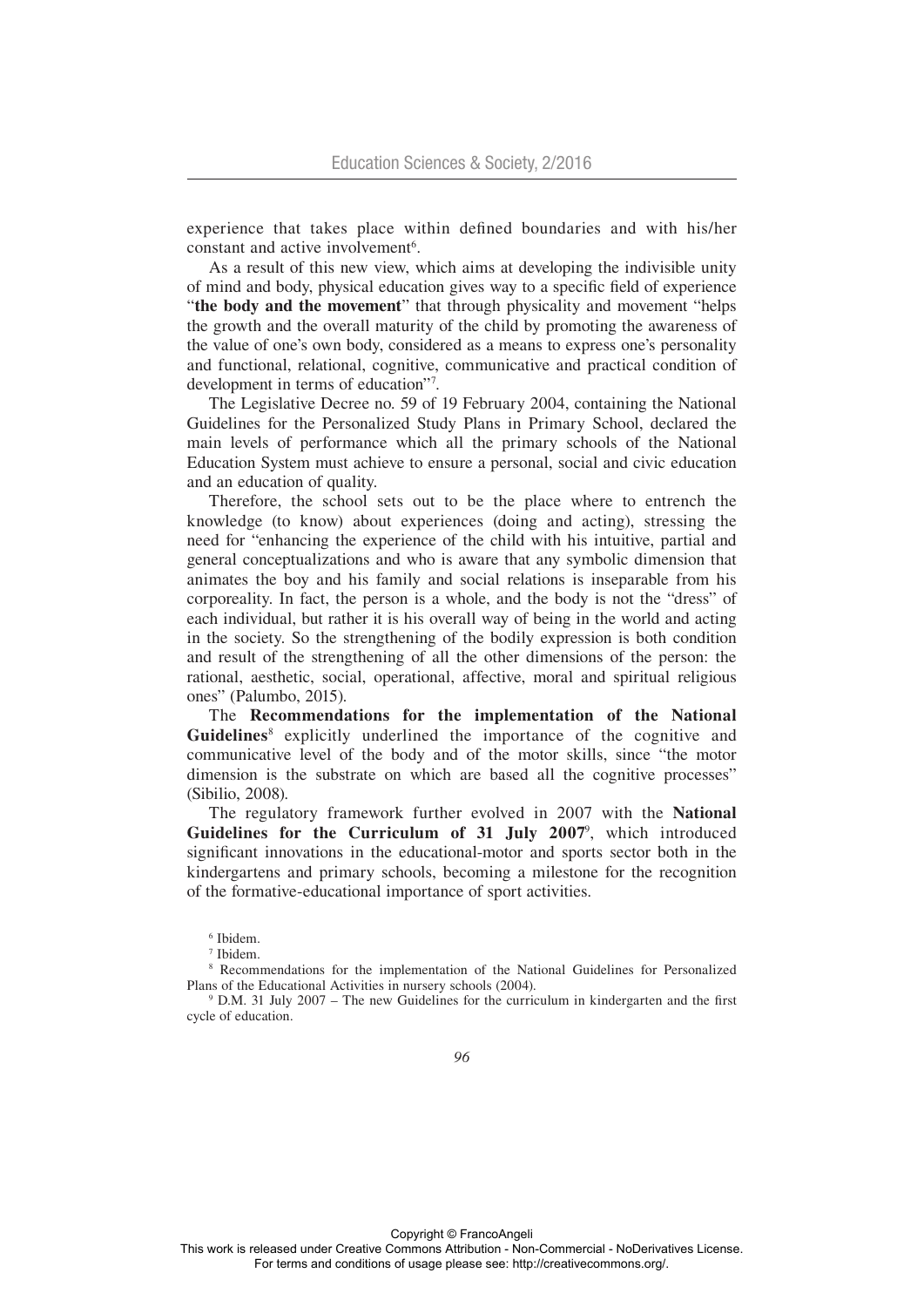The **Guidelines for the Curriculum** "*The body in motion*"10 represent the operating and educational context within which the didactics is summed up, it develops symbolic systems and conceptual frameworks. The child, through the movement, builds and shares new bodily-kinesthetic relationships with the others, through a seamless integration among experiences that actively follow and build the processes of learning through doing and acting. A motion which is shown, through the body and the movement, in a psychomotor and socio-motor key, and which aims, on one hand, at the development of sensory-perceptual skills and basic motor patterns, and, on the other, at the progressive acquisition and mastery of essential movements to interact with the environment.

The body dimension proposed in this programmatic document summarizes the singularity of the movement in the kindergarten, aimed at the consciousness of the value of the body as a contribution to the development of a positive image of the self.

The body dimension is identified as a privileged means of interaction and communication, as any proposed perceptual education will represent, first of all, a space in the global motor activity and segment it, showing itself as cognitive learning constantly followed by a bodily experience.

Finally, it is to educate the movement through suitable and appropriate educational experiences in order to promote its integration, its rationalization and its internalization aimed at the harmonic building of the personality of the child, contributing to the integral formation of the person.

In the section **Body, movement, sports**, of these Guidelines, there is a reference to the body-motor dimension and the motor experience connotation meant as "positive experience", and which emphasizes the student's capacity of doing, by making him a leading actor who is progressively aware of the motor skills he/she has gradually acquired.

It also underlines the need "to practice the motor experience as an activity that does not discriminate, does not bore, does not select and allows all the students to participate as much as possible respecting the individual differences. Through the body-motor dimension the student expresses his communicative demands and, sometimes, he manifests the various kinds of discomfort that he cannot verbally communicate (Palumbo, 2015).

The next ministerial proposal, the **National Guidelines for the curriculum in the kindergarten and the first cycle of education** of September the 4, 2012, matches the guidelines of 2004 and those of 2007 and retrieves the terms of Motor and Sports Science and Physical Education, meant as an autonomous discipline that "contributes to the formation of the personality of the students

<sup>10</sup> Therein.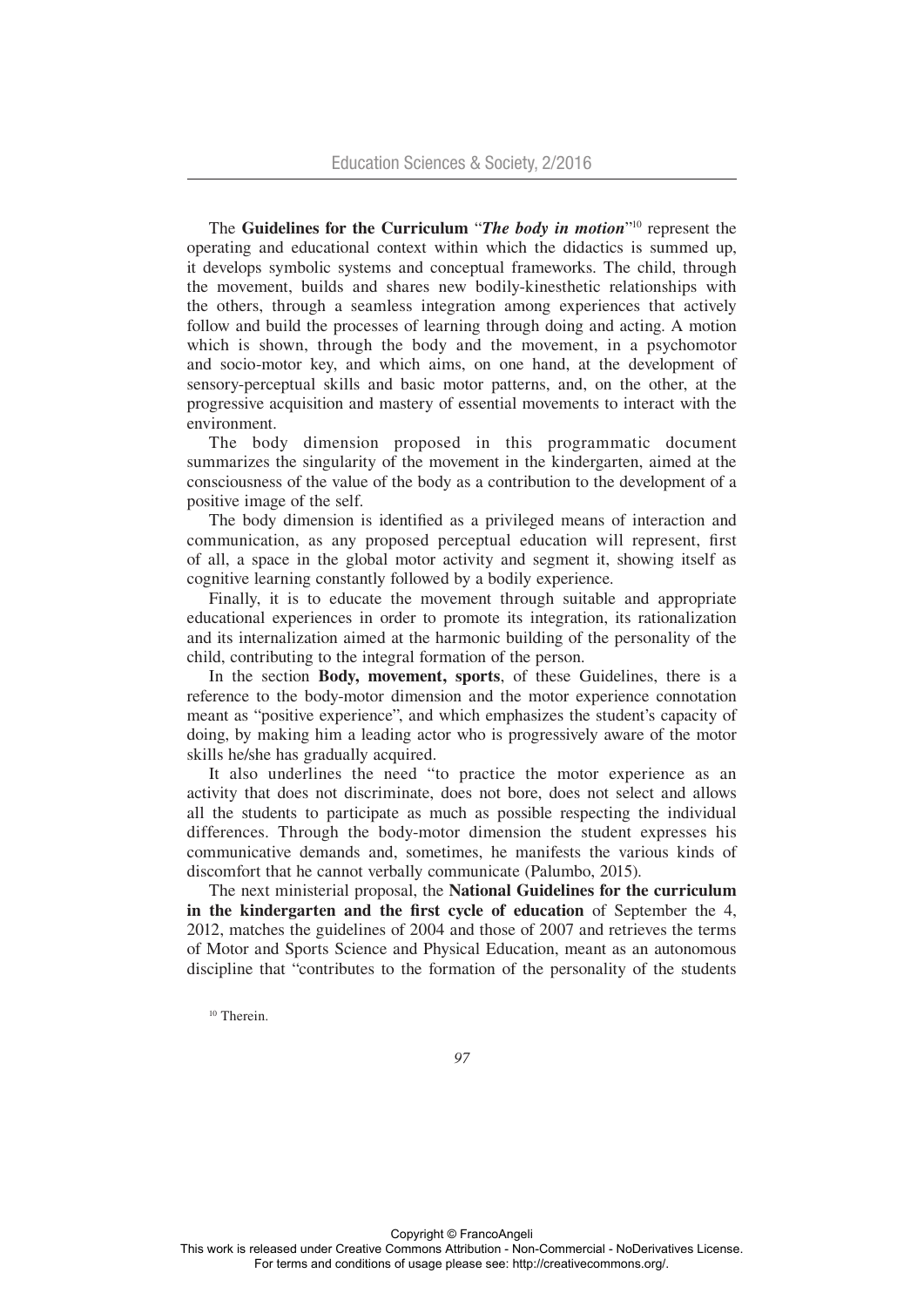through the knowledge and the awareness of their own physical identity, as well as the ongoing need for constant movement as personal care and well-being"11.

### The teaching of ludic-motor and sport activities in the Italian school

Whatever may be the purpose and the orientation of a lesson, regardless of its main educational, rhythmic, sport, recreational characteristics, it should remain linked to the general principles that determine the character of motor education (Calidoni, 2000; Sibilio, 2015b). This means that the educational aim is always the most important element and that any other factor must be considered as a means. Therefore, the acquisition of the correct technical movement cannot be the aim of the lesson. It should be understood as a part of the general motor education to teach, the component of a whole which is to be inserted, connected to what has already been acquired during the lesson and according to what will be done later on.

If motor educational activities were restricted only to the physical sphere they would be reduced to a simple transposition of lines of thought or to didactic solutions or to a pure kinesiologic assessment of the movement (Cereda, 2015).

Motor educational activities are a discipline aimed at the education of the individual as body and mind in a global vision. In this sense, Educational Gymnastics (movement, play, sport education) and sports require a total commitment of the self, a cooperation between the physical and mental faculties, aspiring to a perfect harmonic synthesis (Cilia, 1996).

One's body is the physical condition of the self and if ones takes good care of it through a systematic education one's personality can also be educated. The evolutionary process from birth to death will be facilitated through continuous mutations. The systematic education of the self, the mind-body problem, is not limited to physiology, to sport, but it involves the psychological, sociological, pedagogical fields and offers to the educational gymnastics a broader humanistic context (Cereda, 2015).

Body language reflects a person as well as a language reflects a culture; as well as in a language lie different cultural, biological, social experiences of a group of people, for the individual, his/her body contains all his/her personal history, that is the subjective experiences and relationships with their related meanings. His/her subjectivity is embodied although in a way that is unknown to him or her (Biccardi, 2001).

<sup>11</sup> Ibid. Therein.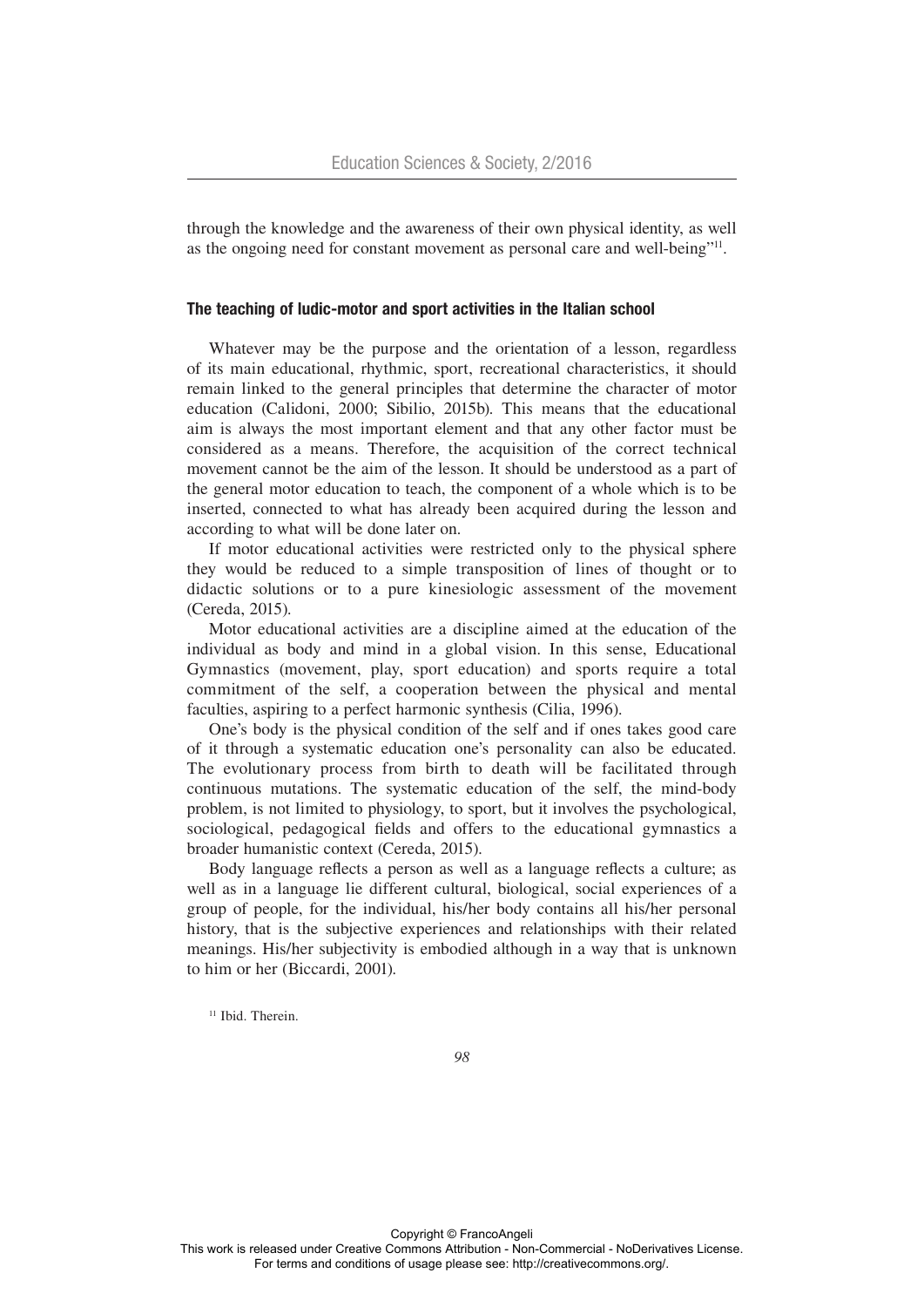In this view, only by recognizing a genuine awareness in the body Language, it is possible to build an educational model able to contribute to the integral formation of the human person, the didactics of body and movement within the school, indeed, identifies in the corporeality and in the movement the basis of a process that induces awareness starting from sensoriality.

In nursery schools, for example, the field of experience "**body and movement**" states that children become aware of their own body by using it since birth as an instrument of knowledge of self in the world… because movement is the first learning factor of a child and it is through movement that the child seeks, discovers, plays, jumps and runs, and the action of the body produces emotions and pleasant feelings of relaxation and tension*12*.

Therefore, it becomes essential in teaching to solicit the expressive and communicative potential of the body to come to refine the perceptual skills and the knowledge of objects, the ability to orient oneself in the space, to move and to communicate according to our imagination and creativity.

All motor and sport activities planned in the curriculum of Physical Education contribute to the promotion of cognitive, social, cultural and affective experiences, and the conquest of motor skills, as well as the possibility to experience the success of our actions, is a source of gratification that encourage the self-esteem of the pupil and the gradual expansion of his experience, enriching it with new stimuli.

It is possible to deduce, therefore, three main aspects, namely:

- the enhancement of the educational role of the discipline not only from the disciplinary point of view, but also from a trans-disciplinary perspective;
- the enhancement of the educational role of the discipline as a privileged instrument in the process of identity development of the subject;
- the enhancement of the educational value in the broad sense of discipline that contributes to the maintenance of health and the overall well-being of tomorrow's citizens, through the adoption of a behavioural habitus.

It is possible to read, in fact, in the National Guidelines of the Italian Ministry of Education that motor and sport activities, especially when they help to experience victory or defeat, contribute to the learning of the ability to modulate and control emotions and they are key factors for an integrated educational action, for the formation of future citizens of the world, respectful of human, civil and environmental values.

In the National Guidelines, there is also a strong connection between movement education and lifestyles, in fact, the document recalls the need for the education to movement to provide experiences aimed at strengthening healthy lifestyles, as a basis of personal culture. This last one enhances the motor and

 $12$  Ivi.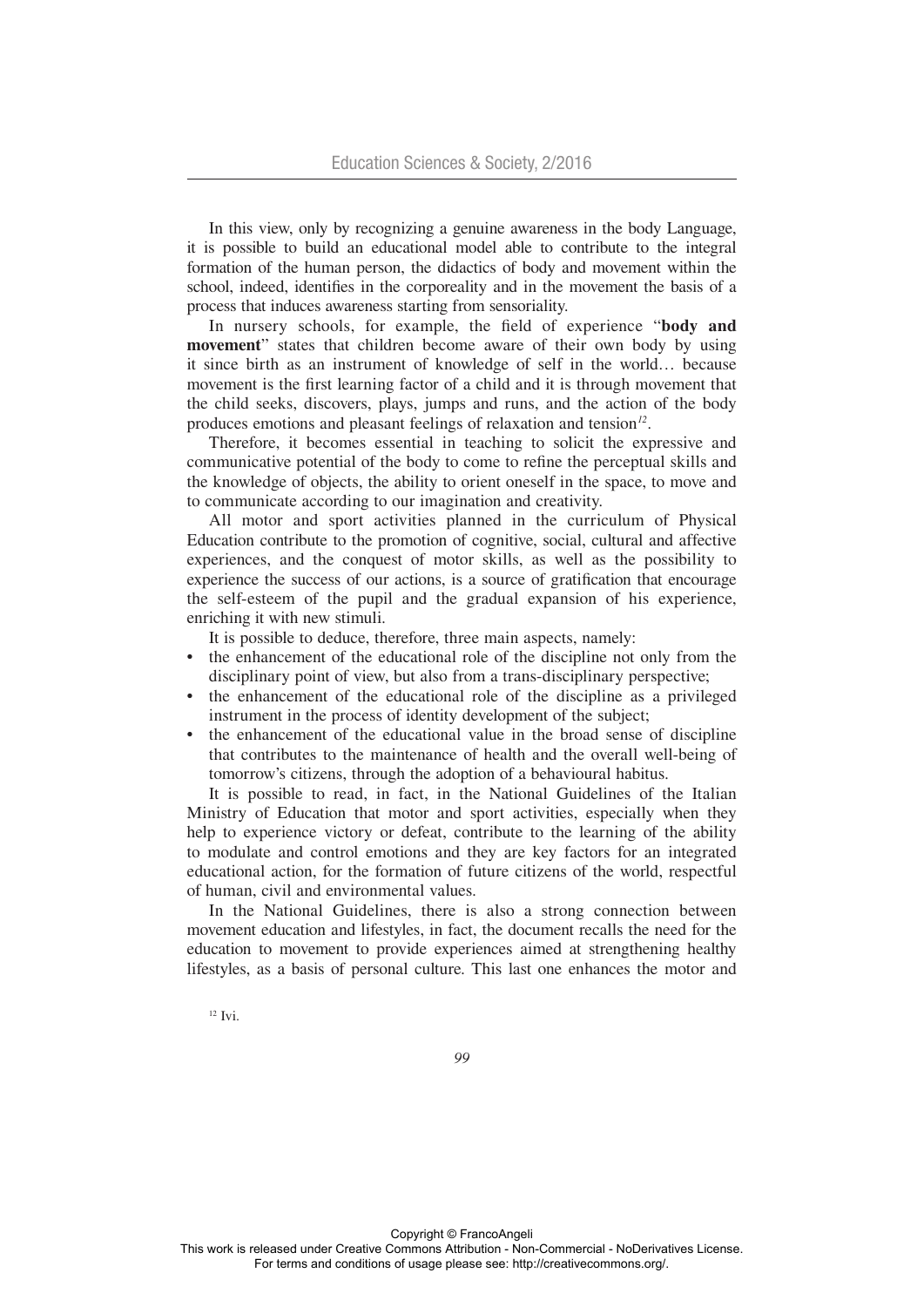sport experiences, also outside school, such as prevention of hypokinesia, overweight and poor eating habits, motor skills' involution, early dropouts from sports and use of addictive substances.

This is, therefore, a new perspective of Physical Education, conceived as a modern discipline, articulated and rich, involving all the human dimensions of education, and that goes beyond the development of motor skills in order to reach a wider development of life skills.

In summary, we can say that Physical Education cannot be considered as the discipline of "doing just for the sake of it" which simply stimulates motor and sport activity, but as a privileged field for the formation of the person that finds its roots in the education *of* and *through* the movement, within the perspective of KNOWING, KNOWING TO BE, KNOWING HOW TO DO.

### Technologies for the educational motor intervention

In order to program a proper educational intervention, the motor educator should establish exactly the objectives to be achieved; should formulate a set of hypotheses on the ways to achieve such objectives; should choose the most valid educational assumption in relation to the means, to the methods, to the materials and to the initial training conditions of students (Cilia, 1996).

The lesson is the basic organizational unit of teaching, where the content is determined by the objectives set by the annual programming.

- The one-hour lesson is divided into three phases:
- an initial preparatory or introductory part;
- a main part;
- a closing or final part.

The purpose of the introductory phase is to prepare students from a psychological and physiological point of view to perform the activities included in the lesson.

In the preparatory phase, it is necessary to address the following physical and psychological objectives:

- to decrease the muscular tension;
- to encourage a suitable joint mobility;
- to prepare the cardiovascular, respiratory and metabolic systems to the following effort;
- to elevate body temperature;
- to achieve a better capacity of reaction;
- to stimulate an optimal excitation of the nervous system, concentration and endurance;
- to activate the motivational mechanisms.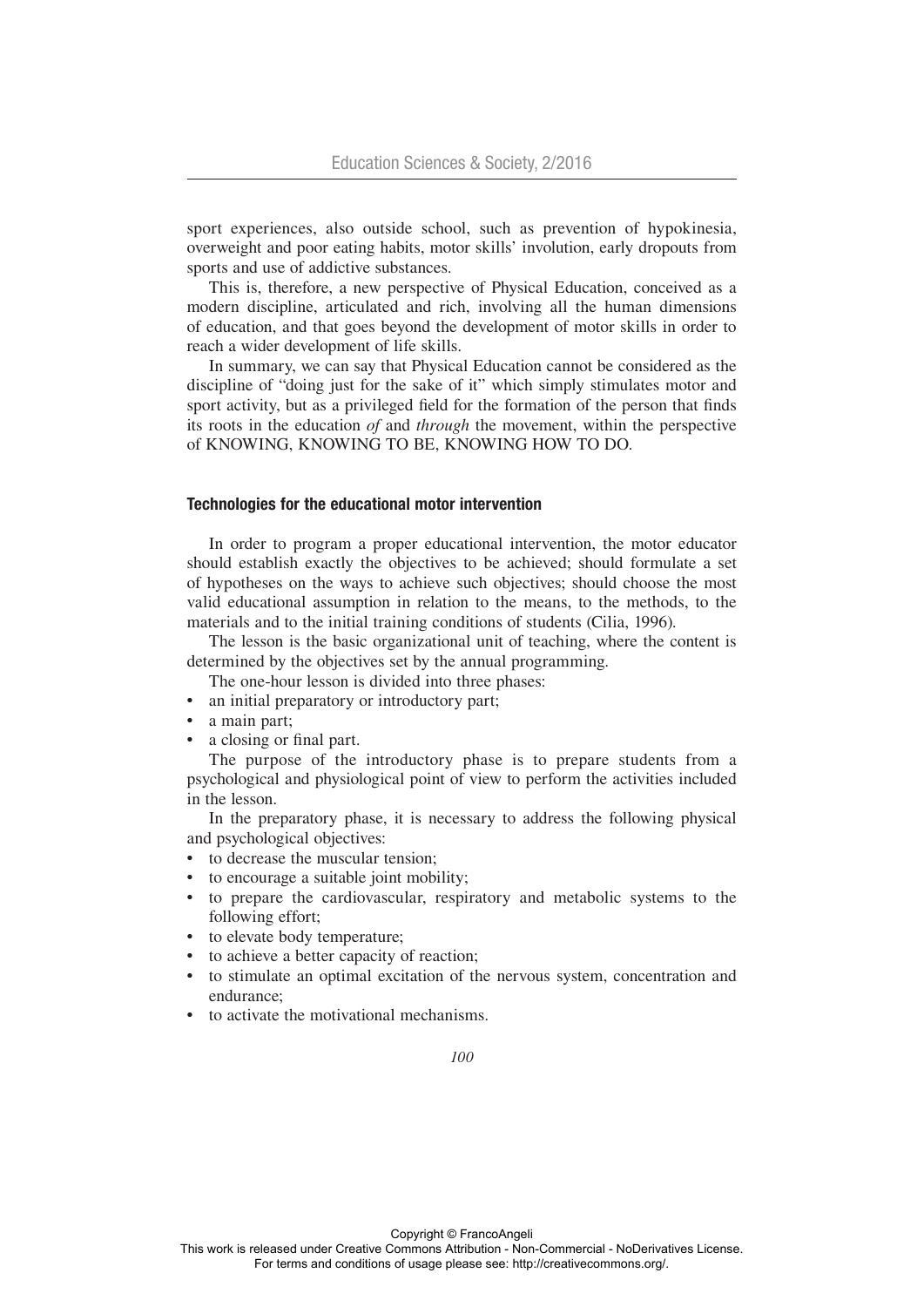In the preparatory phase, it is necessary to distinguish a general preparation and a specific preparation. The general one normally precedes the specific one and it consists of various kinds of pleasant exercises. They include, for example, motor exercises for articular mobility and balance. Games with small tools and balloons can be included. The chosen exercises should be simple and already known to the students, so as to avoid breaks due to the need of explanations (Calvesi and Tonetti, 1992). The intensity of the exercises should be increased gradually.

The specific part includes exercises that prepare immediately to the tasks of the main part. Thus, for example, if the theme of the lesson is the teaching of the high-jumping technique, and the related development of the strength and speed, it is appropriate to carry out, within the specific part, some running exercises, jumping exercises and so on.

If the duration of the preparatory phase is short, it is appropriate only to perform the exercises that are used for the first of the various tasks of the main part.

If the duration is longer, it is possible to use both general and special exercises.

The use of games or exercises such as relay is recommended to create a favorable psychological climate especially from the motivational point of view. However, the time devoted to them must be limited in order to avoid unnecessary strain and premature fatigue (Mitchell and Fisette, 2016).

The main part of the session is devoted to the tasks that make up the lesson objective. For example, learning a technique and improving strength or speed.

It is appropriate to limit the number of tasks in order to achieve an adequate internal and external load (Faigenbaum, 2009).

Given the special role of resistance in physical education, there should always be a part devoted to it. But it is important to remember that if the majority of the tasks of the main part aim to the development of endurance, through running exercises, sport games, small games with many repetitions, at the end of the main part it is necessary to perform exercises that promote recovery (Cilia, 1996; Mitchell and Fisette, 2016).

In the sequence of the tasks in this part, certain principles must be followed: first, the learning and perfecting of new techniques must be included at the beginning, because this activity requires high concentration, which is possible only if the central nervous system is not fatigued and engaged by a suitably intense motivation. A positive development of new movement patterns is obtained then only if the nervous system is stimulated in an optimal way and this happens at the end of the preparatory phase (Meinel, 1984; Casolo, 2002).

Speed and rapid strength exercises must be performed in the first phase of the main part. In fact, they are effective only if the body is fatigued and its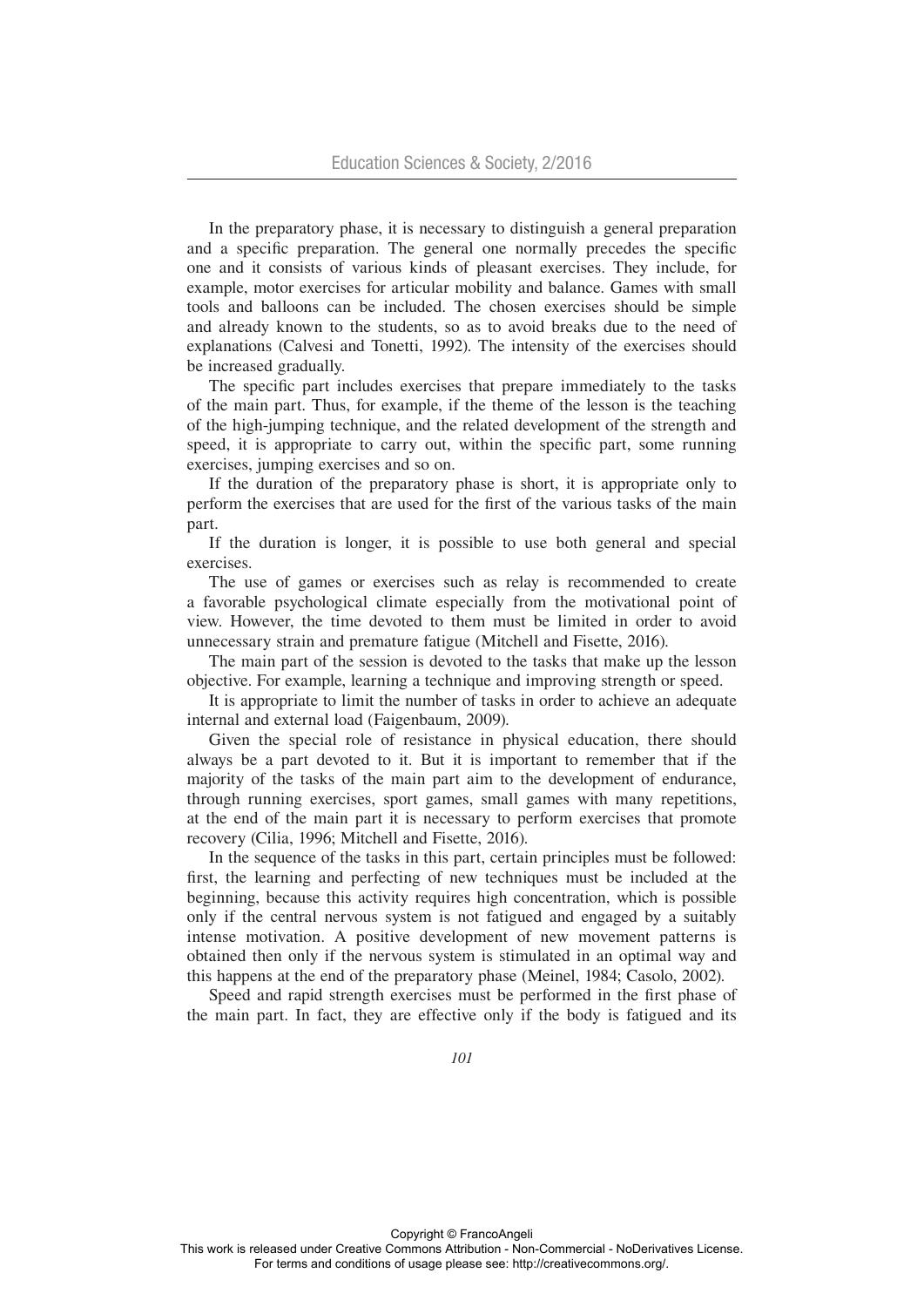functions are in a state of maximum efficiency. Shooting exercises performed after a high effort do not improve the quality of the sprint. The main part can end with resistance and strength exercises.

In the closing phase, the recovery process takes place. At this stage the organism should be returned to its normal functional state by decreasing the intensity and changing the loading means.

If the main part had a sufficient and effective load, without the resistance component, the resistance should be exercised in the concluding part. The tasks of this phase are aimed at achieving the cool-down.

If the main part was dedicated to resistance loads, it is possible to avoid the final phase of the lesson. To encourage the participation of students in the teaching activity, it should be remembered that is good from the start of the lesson to explain the purpose, the tasks and to indicate the elements of particular difficulty. After the closing phase, a brief recapitulation and an assessment of what has been done are useful as they are essential to maintain motivation and ensure that students participate in the educational process, acquiring theoretical notions that are the basis for their growing independence and disposition to physical activity (Clavesi and Tonetti, 1992; Carraro and Bertollo, 2005; Faigenbaum, 2009; Mitchell and Fisette, 2016).

## The development and consolidation of the coordination skills

Coordination skills in children and teens are aspects that can be trained and can contribute to the rapid and proper solution of motor tasks in physical education, in sport and in other areas of life. The general coordination skills are reflected in different ways in the special skills. As special coordination skills, in the concrete conditions of an exercise, always occur in the form of a complex system, also their training may take place in a complex form. They are closely connected to the conditional capacities (Casolo, 2002; Casolo, 2011).

Coordination skills are developed only if practice exercises and sport movements are related to the needs of the children's sensory-motor system and control. So it is necessary that:

- they perform certain actions (exercises);
- the degree of stimulation of the levels of these exercises grow continuously (increase of the difficulty, complexity of the tasks, greater accuracy, etc.) (Casolo, 2011).

It can be said that in youth sports and in school physical education, the learning of many different motor processes and the differentiated use of the exercises are the basic means for the development of coordination skills. In this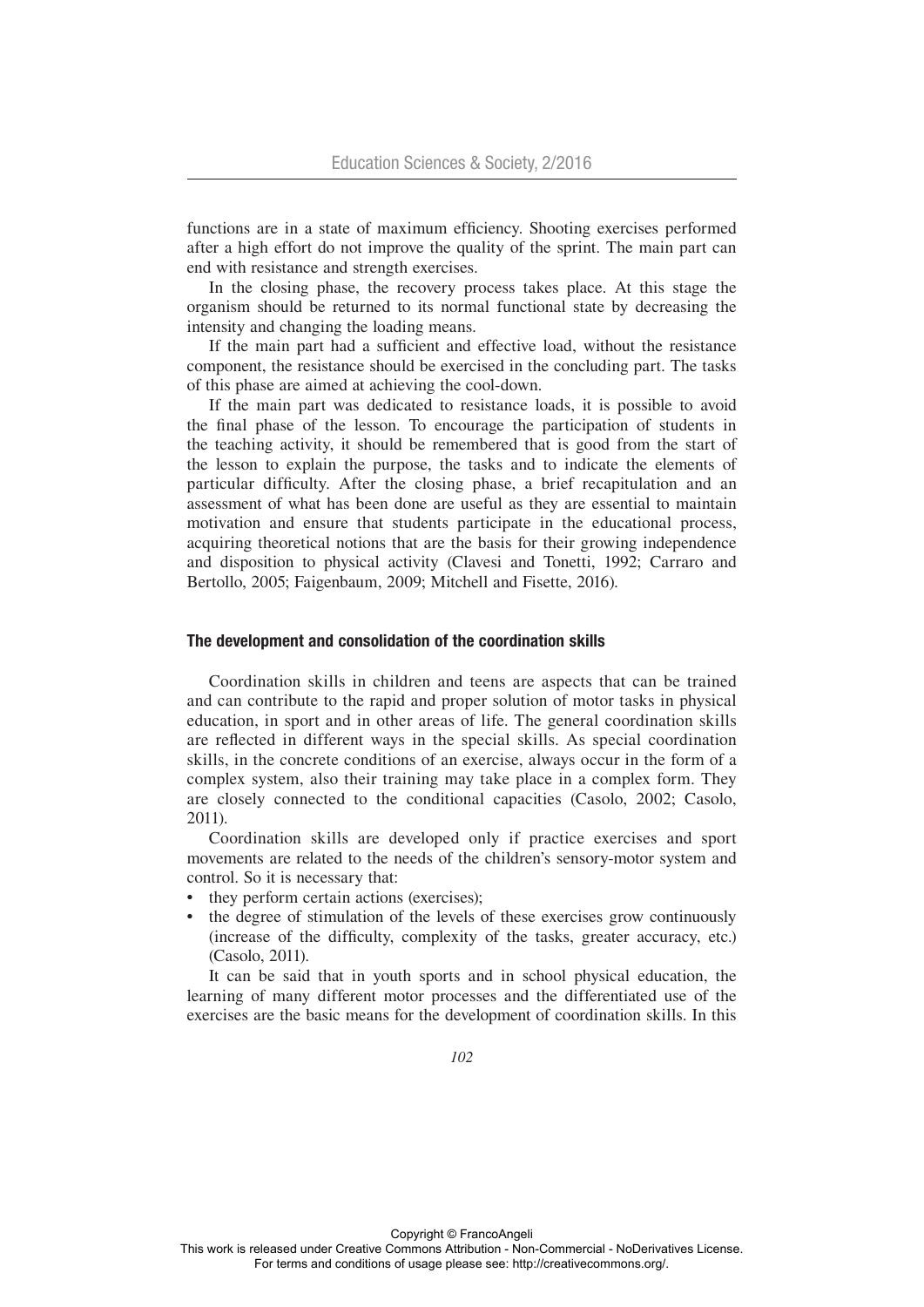case motor learning has a significant influence on the adaptive function of the entire motor system (Rikard and Banville, 2006).

As for the means, it is good to make some clarifications. General exercises for the development of student's motor experience include:

- slow and fast march:
- slow and fast run:
- running with small hops, with or without the movement of the arms;
- various types of arm circles, from a standing or walking position;
- single and double-leg hops;
- hops with a rotation of the body from one side to the other;
- rolling and climbing.

These are simple exercises but they must be repeated often by children between 6 and 10 years of age. They can also be invented by the teacher and proposed alternately (Mitchell and Fisette, 2016).

Basic coordination exercises are:

- balance exercises on narrow surfaces when stationary and in motion, which may initially be carried out with the assistance of another pupil;
- rapid rotations in the transverse and longitudinal plane in stationary exercises;
- rapid changes of direction in the quick run;
- change of the movements to a signal or a command;
- precision exercises (control of some parts of the body, target-throwing and precision hops, blindfolded exercises);
- exercises with musical accompaniment (rhythm and melody) and dance exercises (which must include both girls and boys).

Through the activities of school sports, students increase their motor coordination. The following are recommended:

- sport games:
- combat sports (wrestling, judo or individual exercises of these sports);
- gymnastics;
- rhythmic gymnastics.

As for the special preparatory and standard exercises, reference is made especially to those methods that are used to illustrate and to introduce new motor patterns (Sotgiu and Pellegrini, 1989; Mitchell and Fisette, 2016).

## The training of the conditional capacities

It is evident that a methodological study cannot be reduced only to structural and coordination factors. It should not ignore the means to establish the individual's ability to produce a greater amount of movement.

*103*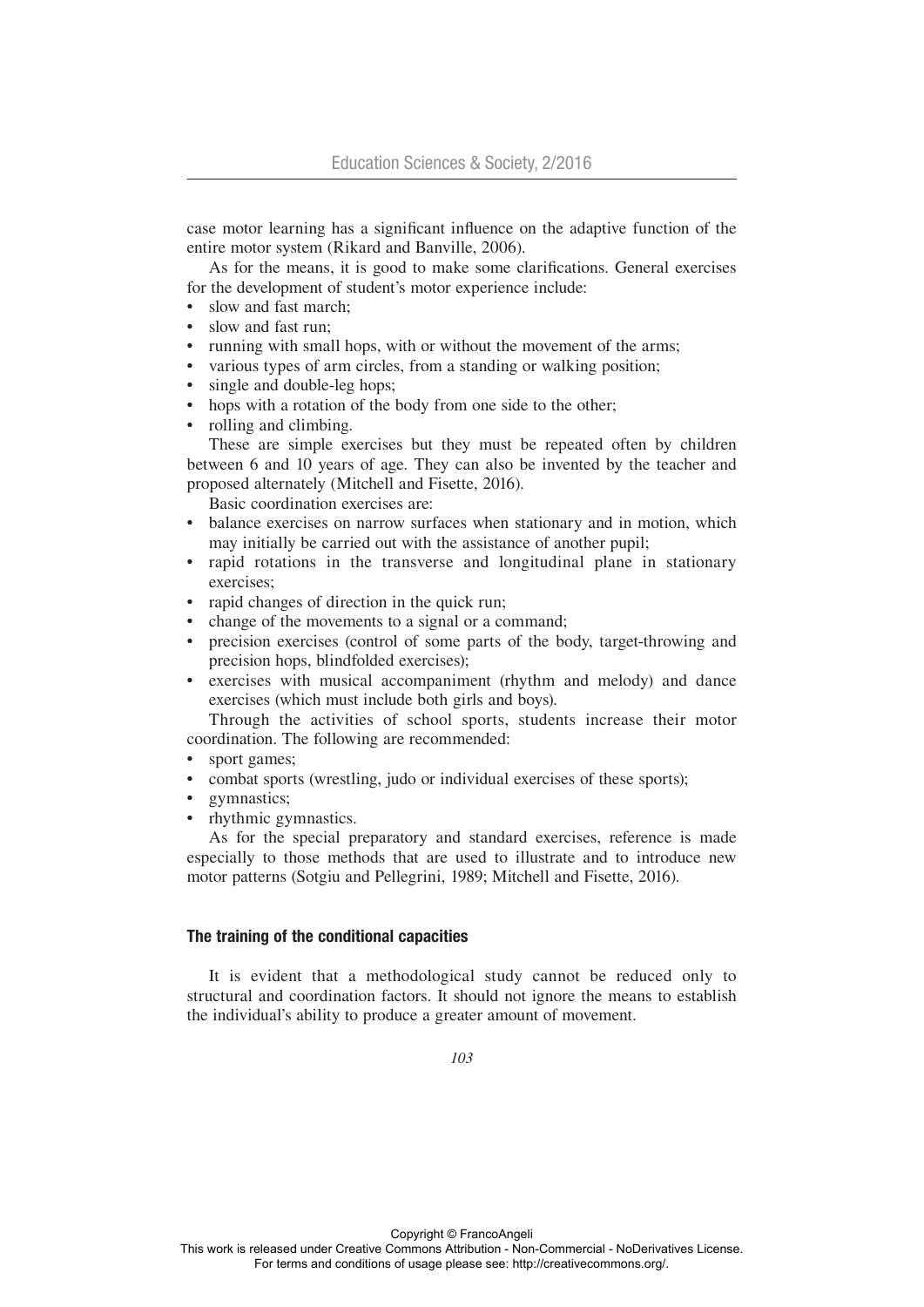The specific exercise, aimed at an organic strengthening, is the one produced by training, that is, by the systematic, gradual and controlled repetition of the various forms of movement. In the pre-adolescent phase, the training concept should be introduced more as a knowing term than as a didactic element. The student has to assimilate the training concept and the teacher should introduce it as a guiding idea of the lesson, without explaining its purposes and techniques, given the age of the pupils.

Conditional capacities, defined as the set of motor characteristics purely linked to an organic substrate, are located within the neuro-sensory-motor system, in the operating structure represented by muscle tissue, which allows the execution of the movement (Cereda, 2013; Lloyd, 2014). Traditionally, the conditional capacities include speed, strength, resistance, while the presence in this group of joint mobility is not accepted by all authors. For a long time, perhaps due to the possibility to specialize prematurely, the problems connected with the conditional capacities have been avoided in the activity of young people. Actually, they form an integral part of everybody's fundamental motor set and it is therefore fully justified to include them in a correct physical activity program, suitably choosing the right time and approach. Their development is closely linked to the anatomical and functional maturation of the various organs and systems, and in accordance with the specific characteristics of the developmental age (Faigenbaum, 2009; Lloyd, 2014).

#### **References**

- Arnold P.J. (1991). The Preeminence of Skill as an Educational Value in the Movement Curriculum. *Quest*, 43 (1): 66-77.
- Bailey R., Morley R., and Dismore H. (2009). Talent Development in Physical Education: A National Survey of Policy and Practice in England. *Physical Education and Sport Pedagogy*, 14 (1): 59-72.
- Biccardi T., (2001). La comunicazione corporea. In Sibilio M., *Il laboratorio come percorso formativo*. Napoli: Esselibri.
- Brown T. (2013). A Vision Lost? (Re)articulating an Arnoldian Conception of Education 'in' Movement in Physical Education. *Sport, Education and Society* 18 (1): 22-37.
- Calidoni P. (2000). *Didattica come sapere professionale*. Brescia: Editrice La Scuola.
- Calvesi A. and Tonetti A. (1992). *L'attività motoria e l'educazione*. Milano: Principato.
- Carraro A. and Bertollo M. (2005). *Le Scienze motorie e sportive nella scuola primaria*. Padova: Cleup.
- Carraro A. and Lanza M. (2004). *Insegnare/Apprendere in Educazione Fisica: problemi e prospettive*. Roma: Armando.
- Casolo F. (2002). *Lineamenti di teoria e metodologia del movimento umano*. Milano: Vita e Pensiero.